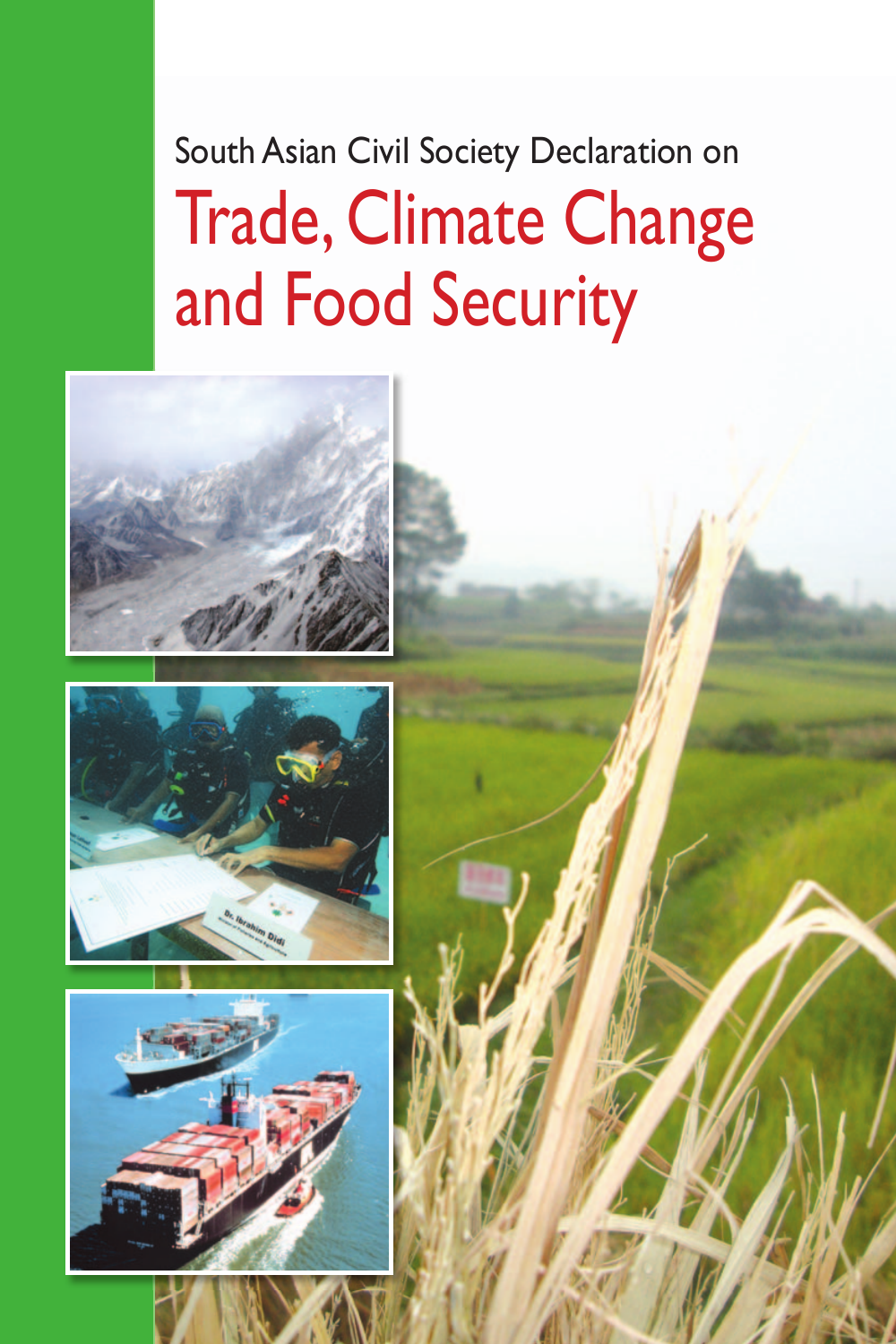Recognizing both direct and indirect linkages between and among trade, climate change and food security and their implications for each other, South Asia Watch on Trade, Economics & Environment (SAWTEE), Oxfam Novib and Climate Action Network in South Asia (CANSA) organized a South Asia-level Civil Society Consultation for setting and disseminating a Trade, Climate Change and Food Security Agenda from 9-11 September 2009 at Gokarna Forest Resort, Kathmandu, Nepal.

The event brought together a cross-section of 72 stakeholders and came up with a Declaration on "South Asian Civil Society Agenda on Trade, Climate Change and Food Security", putting forward certain demands and recommendations at three levels: the United Nations Framework Convention on Climate Change (UNFCCC), the World Trade Organization (WTO) and the South Asian Association for Regional Cooperation (SAARC). The event was part of the Regional Programme on Research, Capacity Building and Advocacy on Trade (ReCAT), which SAWTEE, together with Oxfam Novib, is implementing in South Asia.

Photo sources: Cover background (Kamalesh Adhikari); other cover photos from top (www.mytambyli.com, www.distantocean.com, http://upload.wikimedia.org); photo on page 5 (www.geos.ed.ac.uk).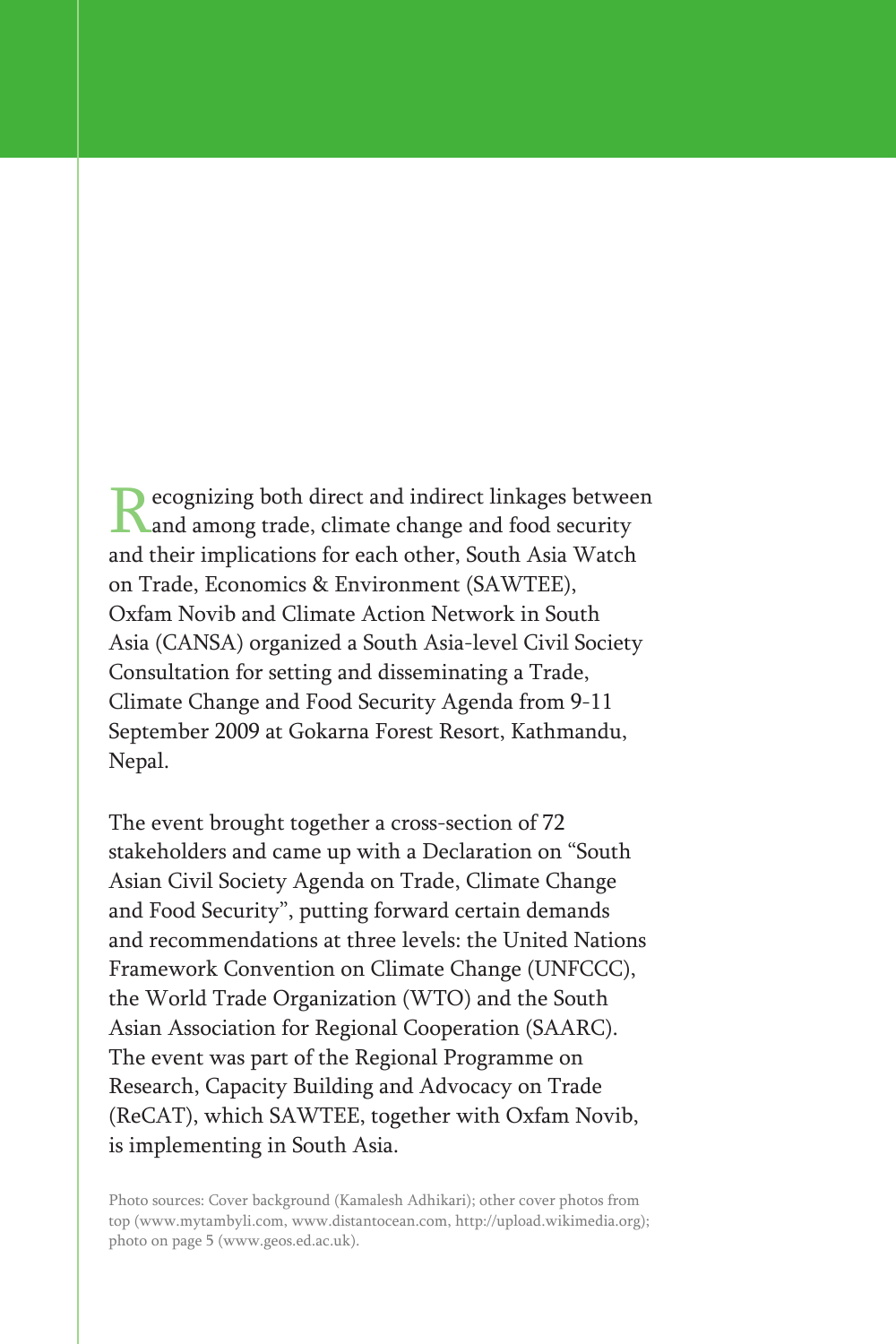# South Asian Civil Society Declaration on Trade, Climate Change

e, the participants of the South Asian Civil Society Consultation on Trade, Climate Change and Food Security Agenda for Copenhagen, held from 9-11 September at Gokarna Forest Resort, Kathmandu, Nepal, view that addressing climate change impacts, food insecurity, and trade concerns in times of global economic crisis has become more important than ever.

and deals, as well as all the local, national, regional and international efforts in agriculture, including those of the Food and Agriculture Organization of the United Nations (FAO) and other United Nations bodies, the World Bank and the Asian Development Bank, need harmonization and coordination for sustained world food security.

We also view that trade, climate change and food security issues are interlinked both positively and negatively, and, thus, need serious attention for harmonization of related policies and practices by all governments, actors and agencies. We believe that trade and climate change negotiations and deals—mainly under the aegis of the World

Trade Organization (WTO) and the United Nations Framework Convention on Climate Change (UNFCCC), respectively—should be mutually supportive so as to contribute to sustained growth, food security, poverty reduction and environmental sustainability.

We also believe that such trade and climate change negotiations



In particular, we take note of the fact that South Asian countries are highly exposed to the adverse impacts of climate change although their historical contribution to climate change is insignificant. We draw the attention of South Asian governments and the international community, including UNFCCC parties,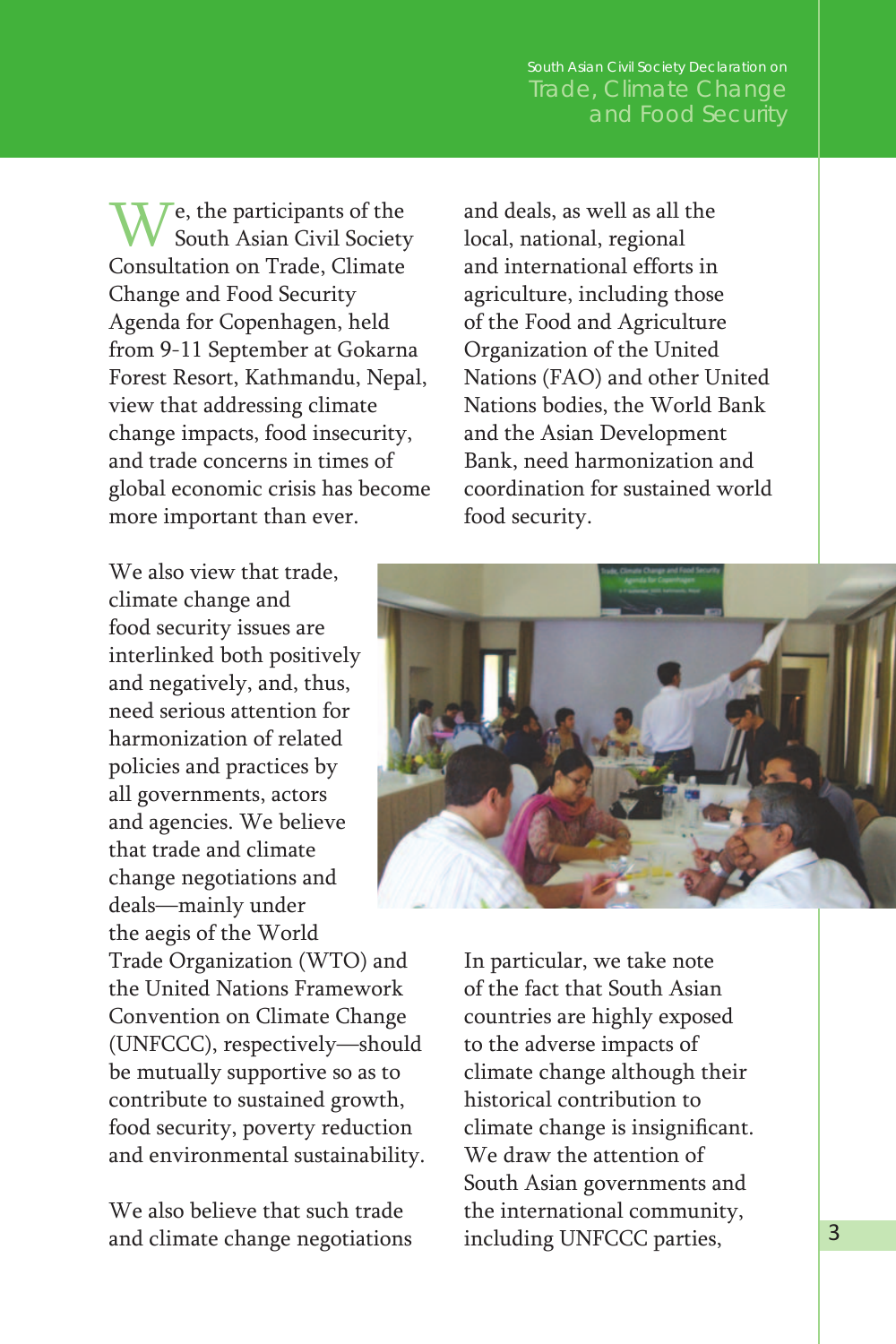to the past, present and future impacts of climate change on South Asia. In particular, we are concerned about the impacts on South Asia projected by the Fourth Assessment Report of the Intergovernmental Panel on Climate Change—glacier melting in the Himalayas causing increased flooding and affecting water resources; compounded pressures on natural resources and the environment due to rapid urbanization, industrialization, and economic development; decrease in crop yields by up to 30 percent by the mid-21st century; rise in mortality due to diarrhoea primarily associated with floods and droughts; and sea-level rise exacerbating inundation, storm surge, erosion and other coastal hazards. We also note that melting Himalayan glaciers and other climate change impacts pose a direct threat to the water and food security of more than 1.6 billion people in South Asia.

We are also concerned about the unequal playing field and unfair trade deals at different levels, including the WTO, and take note that there has been limited cooperation at the multilateral level as well as at the level of South Asian Association for



Regional Cooperation (SAARC) for harnessing the potential of using trade as a means to achieve growth, food security and poverty reduction. We note that, as a result of the global economic crisis, world trade is projected to decline by 10 percent in 2009, and there has been some slippage towards protectionism. We express our deep concern over the threat of a new kind of protectionism climate protectionism—which, if not addressed, may have adverse ramifications for the development-friendly functioning of the multilateral trade regime, as well as the South Asian and global economies.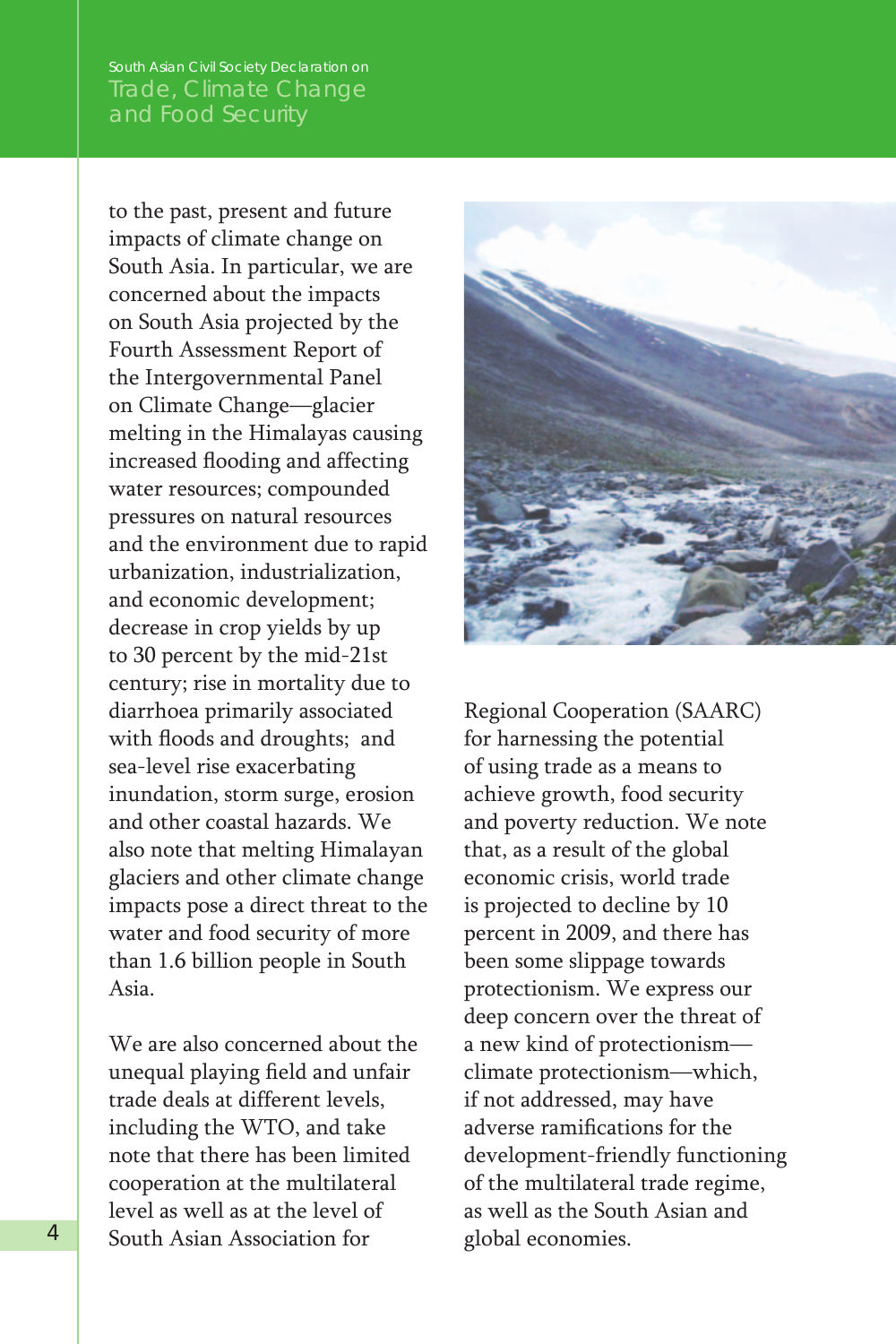# South Asian Civil Society Declaration on Trade, Climate Change



We also take note of the fact that South Asia accounts for 23 percent of the world's population but generates hardly 2 percent of the global income. We are concerned that housing 40 percent of the world's poor and 35 percent of the world's undernourished people, South Asia continues to have the highest concentration of poverty and hunger. We call for attention to the growing vulnerability of the poor in South Asia as they depend significantly on rain-fed agriculture and live in settlements that are highly exposed to climate variability. We are worried that failure to make trade and climate change negotiations and

deals mutually supportive will deepen food insecurity in South Asia with severe implications for the region's efforts to achieve the Millennium Development Goals, as well as the SAARC Development Goals.

Realizing the crucial roles that the UNFCCC, the WTO, SAARC governments, and other actors and agencies can play in reexamining, redefining and strengthening the linkages among and between trade, climate change and food security, we put forth the following recommendations and demands that we believe must be addressed for a world oriented towards inclusive and sustainable global integration and development.

### Demands at the UNFCCC level

- We demand that Annex 1 countries ensure full and faithful implementation of the commitments made under the Kyoto Protocol, and make a time-bound commitment for deeper greenhouse gas emissions cuts compared to 1990 levels.
- We demand that developed countries provide at least 1 percent of their gross national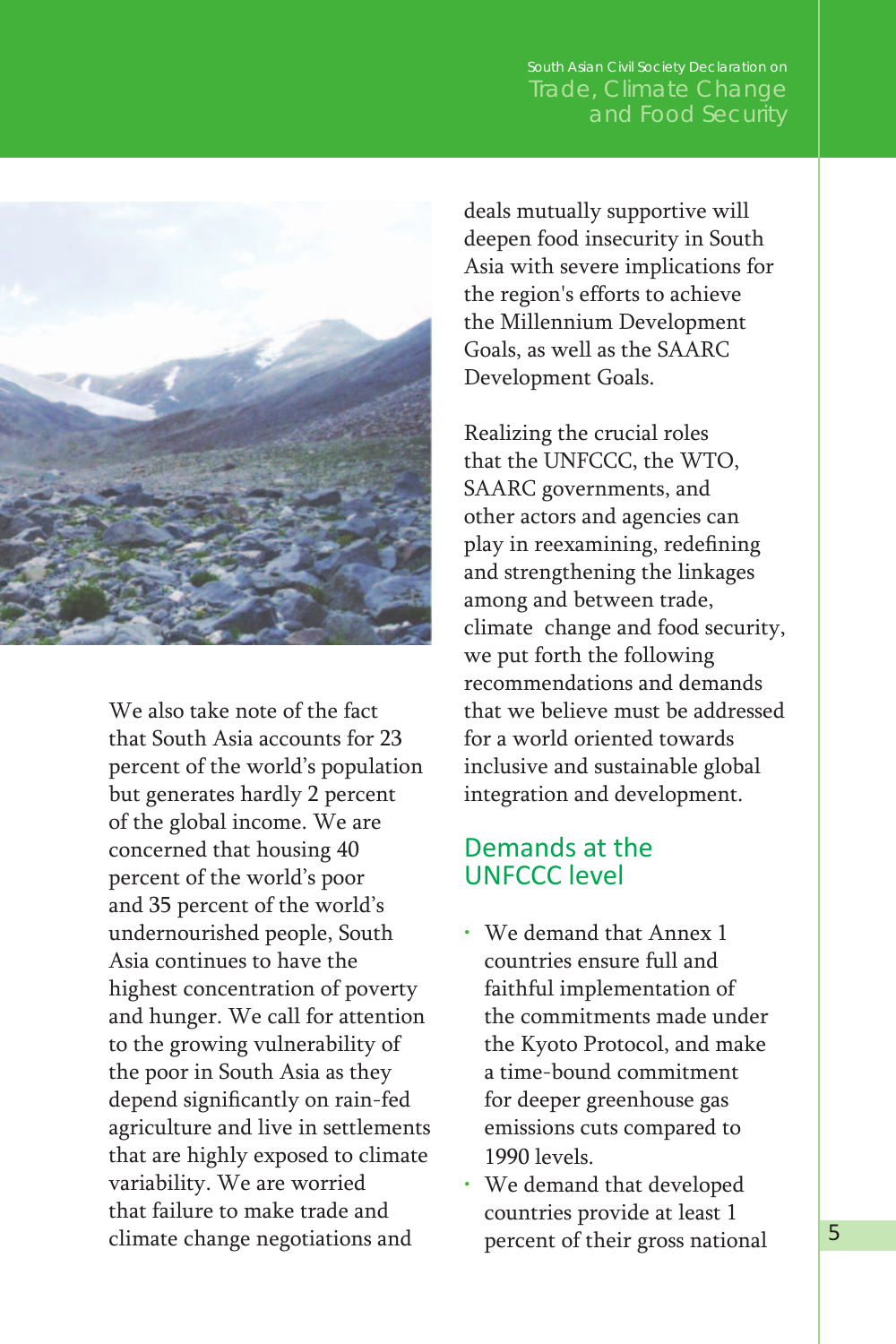product to climate adaptation and mitigation fund and the COP/MOP Authority mobilize the fund in a fair, equitable and just manner and in the interest of developing and leastdeveloped countries. We also call upon developed countries to ensure that a larger share of funding is made available for adaptation.



• We demand that support to the climate adaptation and mitigation fund be over and above other aid commitments and in line with the Partnership Commitments made in the Paris Declaration on Aid Effectiveness. We call upon UNFCCC parties to ensure an enabling environment for the development and implementation of local community-centred action

programmes on climate change adaptation and mitigation, and to ensure that such programmes are measurable, reportable and verifiable, as well as accountable to the communities and societies affected by climate change.

- We urge developed countries to provide financial and technical assistance to vulnerable countries, mainly developing and least-developed countries, to cope with climate-induced dislocation and distress, and address the concerns relating to environmental refugees.
- We urge developed countries to agree on legal and institutional options and make time-bound commitments to introduce incentive mechanisms and implement measures that remove the obstacles to and provide financial and other incentives for scaling up the development, transfer and acquisition of climate-friendly technologies in developing and least-developed countries.
- We call upon UNFCCC parties to recognize the impacts of climate change on agriculture productivity and food security, and identify and provide environment-friendly agriculture support measures for enhancing agriculture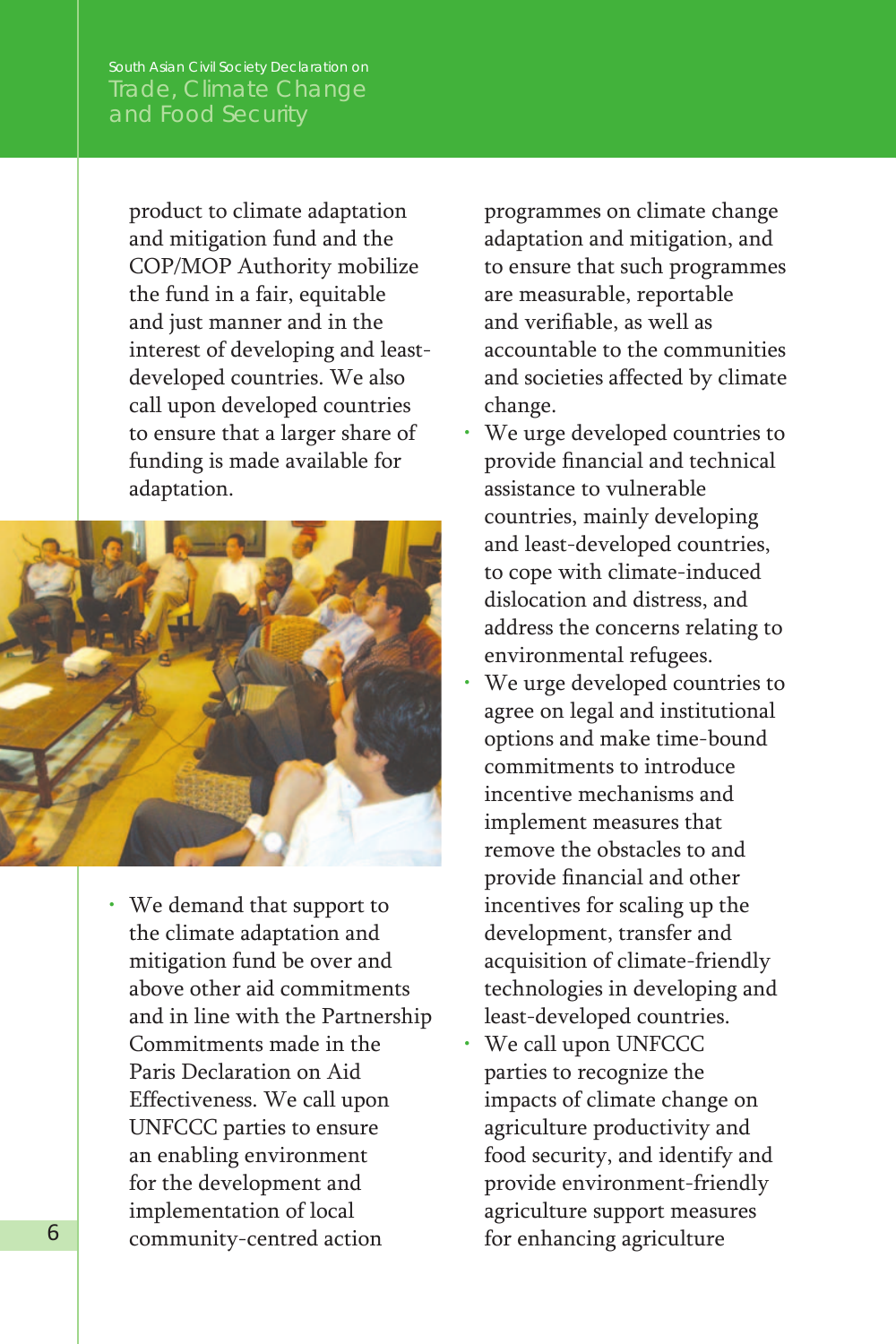productivity and food security. In this regard, we also demand that UNFCCC parties refrain from promoting faulty solutions to climate change such as encouraging those biofuels that negatively affect food availability and prices, as well as the resource base.

- We also demand that UNFCCC parties agree to implement measures to regulate environment-unfriendly use of biotechnology and the unjust application of intellectual property rights (IPRs) in the area of biodiversity and agriculture, and implement measures to protect the environment and the rights of local, indigenous and farming communities over their biological resources and associated knowledge.
- We call upon UNFCCC parties to make a fundamental change in the manner in which the Clean Development Mechanism (CDM) operates, in that its environment integrity is ensured and it benefits the least-developed countries (LDCs) and the poor. In this connection, we also demand that the parties implement measures that harness CDM more closely with development and sectoral priorities as well as

attract and utilize both public and private funding.

• We call upon UNFCCC parties to seek compliance of a global climate change deal with other international conventions, treaties and agreements that govern trade, biodiversity, environment, etc., and necessary support from relevant bodies, as and when required.



#### Demands at the WTO level

- We demand that any outcome of multilateral trade negotiations on environmental goods and services reflect the trade, development and environmental interests of developing and least-developed countries.
- We urge developed countries and those developing countries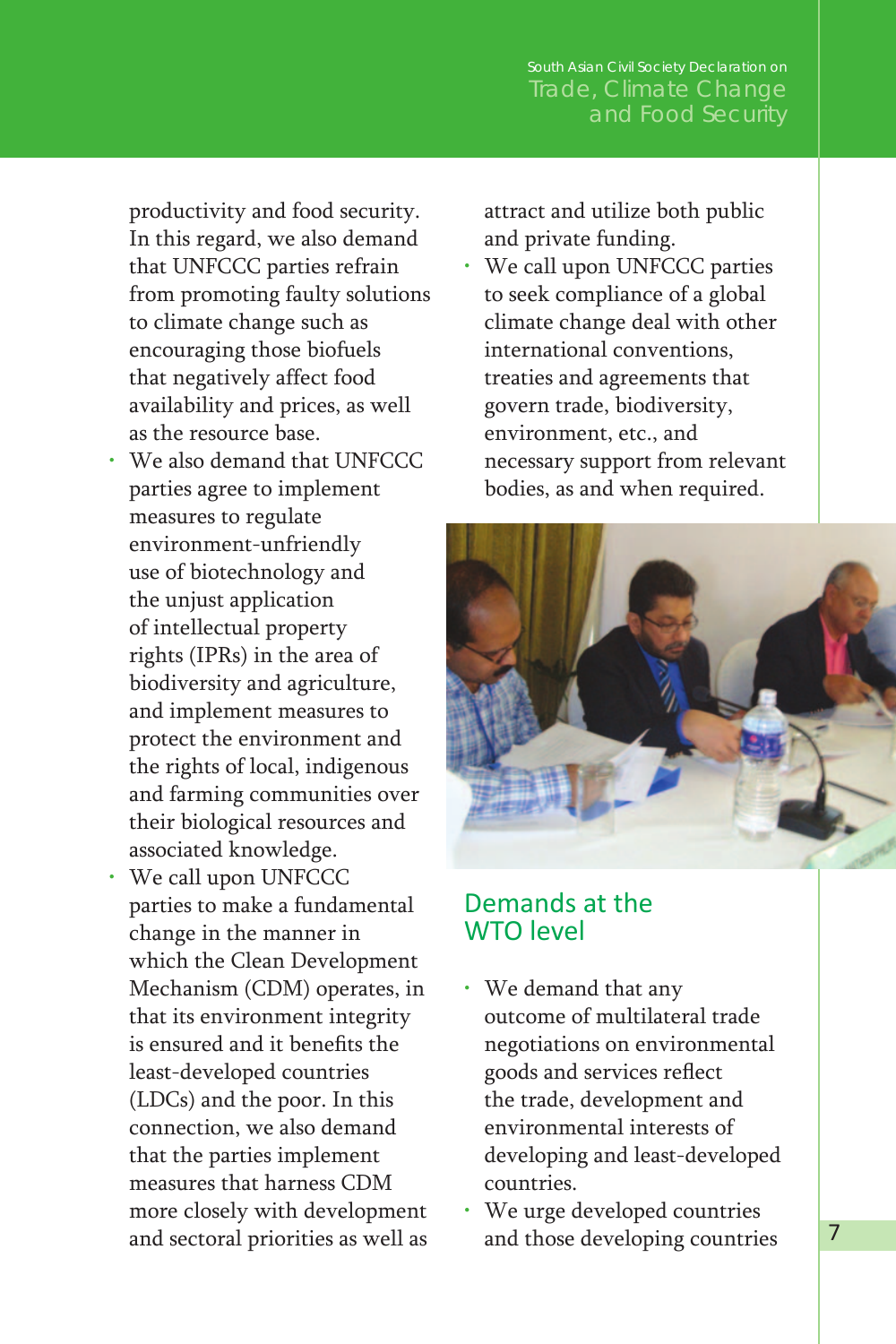

that are in a position to do so to provide concrete support measures for building the supply-side capacity of the LDCs in environmental goods and services. We also demand that the WTO's aid for trade initiative be implemented for enabling the developing and least-developed members to realize their trade potential in environmental goods and services.

- We call upon WTO members to address the possible negative implications of preference erosion for the LDCs in the event of the liberalization of environmental goods and services.
- We urge WTO members not to resort to climate protectionism by taking unilateral trade

measures to compel trading partners to take on emissions reduction commitments.

• We urge developed countries to create incentives, including through the provisioning of technology transfer funds and relaxation of IPR rules, for ensuring transfer of climate-friendly technologies to developing and leastdeveloped countries. In particular, we demand that developed countries develop and implement concrete measures for the implementation of their commitments on technology transfer to the LDC members under Article 66.2 of the Agreement on Trade-Related Aspects of Intellectual Property Rights

8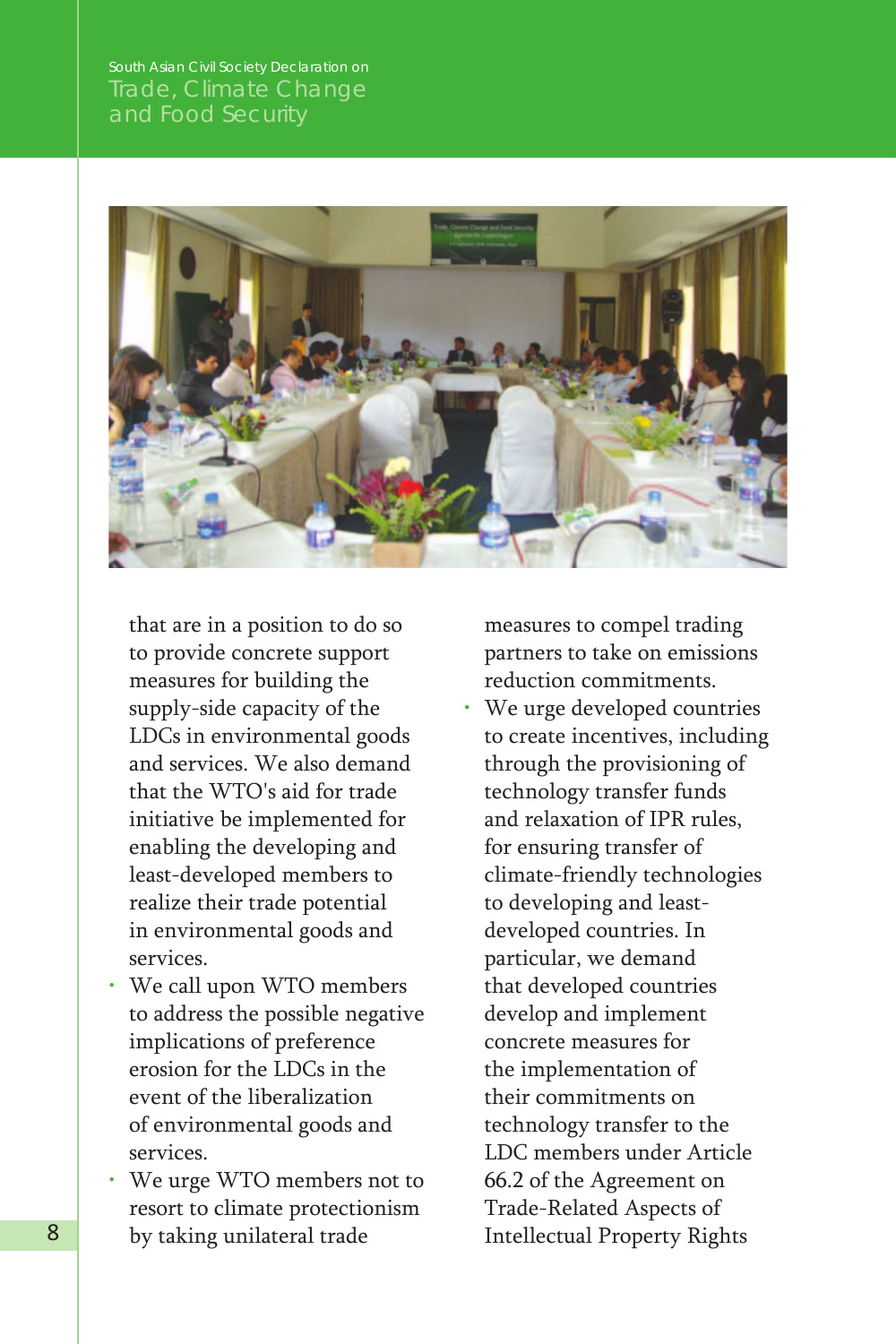(TRIPS), including for enabling developing and least-developed countries to use the IPR flexibilities.

- We demand that WTO members review the Agreement on Subsidies and Countervailing Measures (ASCM) and agree on incentives and implement measures for the removal of subsidies on fossil fuels and the strengthening of subsidies for renewable energy sources, and in this regard, also address the special needs and development concerns of developing and least-developed members.
- We call upon WTO members to review TRIPS Article 27.3 (b), taking into account its implications for climate change, including biodiversity and the rights of local, indigenous and farming communities

in developing and leastdeveloped countries. We also demand that WTO members accomplish the review negotiations by 2010 and make TRIPS compatible with the Convention on Biological Diversity (CBD).

#### Demands at the SAARC level

• We call upon SAARC countries to develop and implement a South Asian Framework Agreement on Climate Justice, and to set up a South Asian climate change observatory to assess and forecast climate change impacts, and establish a joint monitoring system to address, among others, glacial melting, sea-level rise and impacts on

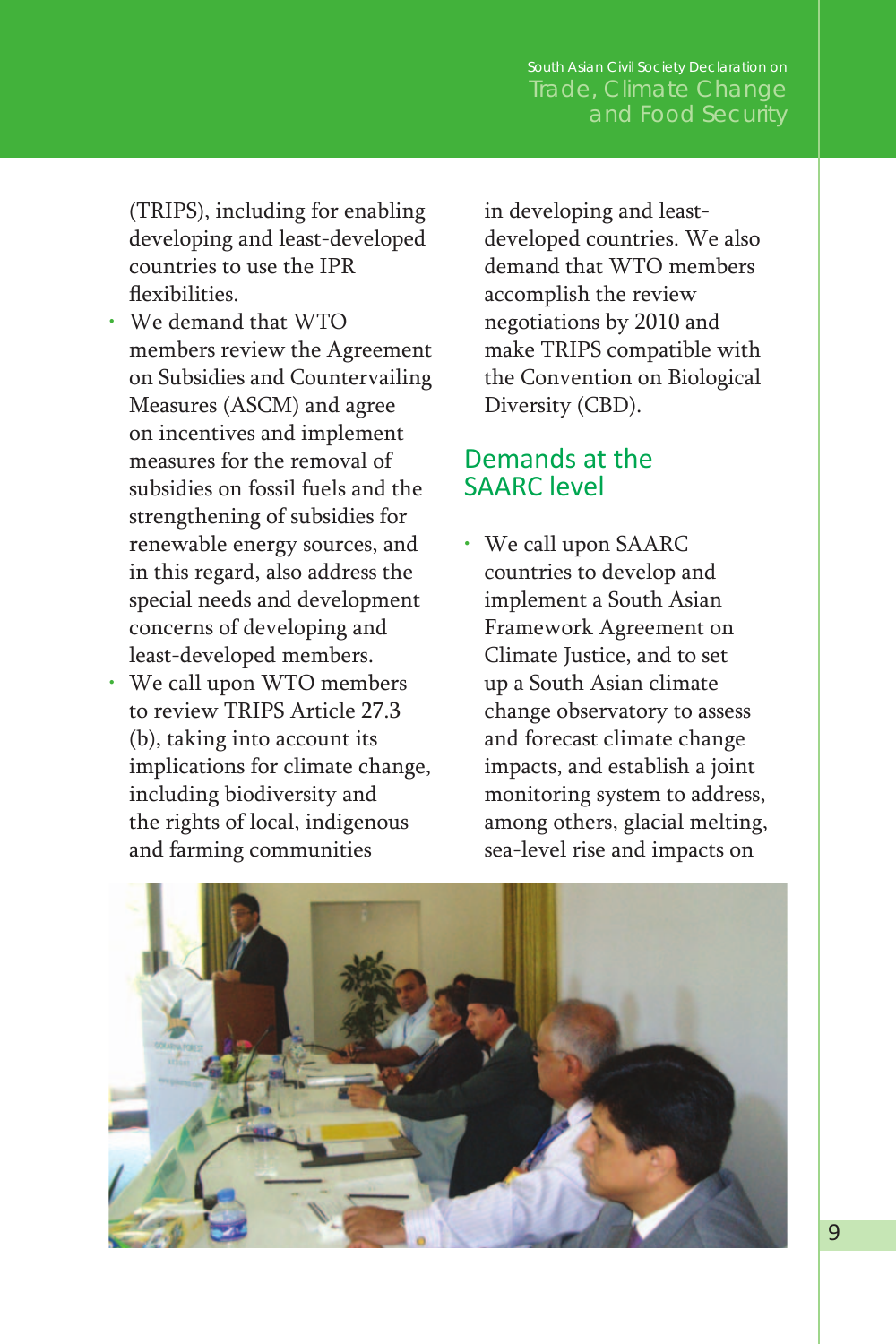river basins.

- We urge SAARC countries to create and mobilize a regional climate change adaptation and mitigation fund and link it with national-level climate change adaptation and mitigation funds.
- We urge SAARC countries to address the impacts of climate change on human rights, and to create and implement a regional insurance mechanism to address the climate change impacts on poor, marginalized and vulnerable communities.
- We urge SAARC countries to use trade as a means to address climate change, food security and development concerns by substantially increasing intra-regional trade, particularly in agriculture products, through, among others, the pruning of sensitive lists, removal of nontariff and para-tariff barriers, and prohibition of food export ban.
- We demand that SAARC countries develop their common understanding and positions on the liberalization of trade in environmental goods and services for multilateral forums, and strengthen cooperation on it at the regional level.



- We urge SAARC countries to promote public-private partnership for, and South-South collaborative research and development, and investment projects and programmes on, the development and transfer of climate-friendly technologies.
- We demand that SAARC countries effectively operationalize the SAARC Food Bank by improving its governance mechanism. In particular, we demand that its distribution system be made responsive to seasonal food insecurity and food emergencies, and accessible for affected people and communities.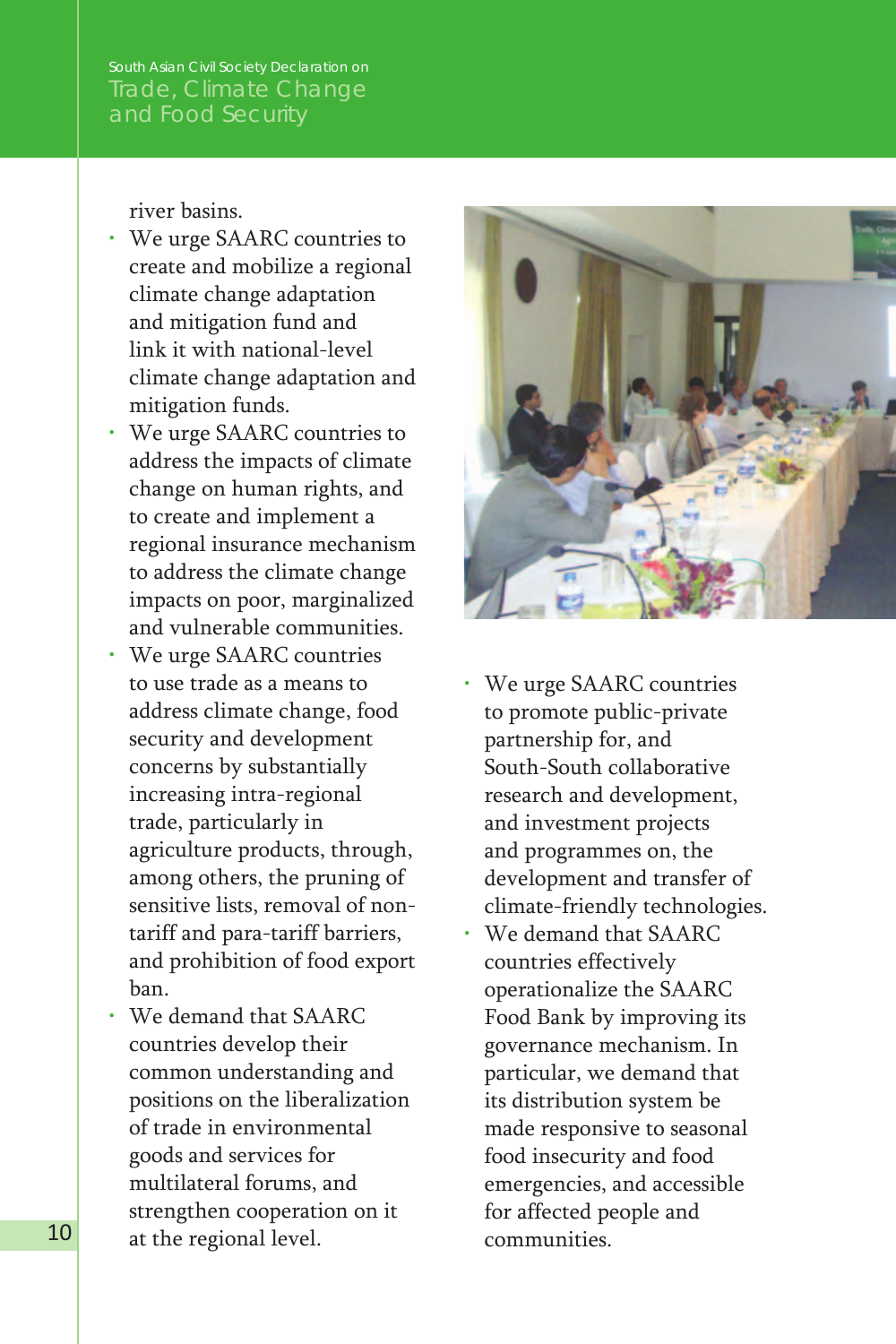# South Asian Civil Society Declaration on Trade, Climate Change



• We demand that SAARC countries reinvigorate national innovation systems to strengthen and develop appropriate technologies for climate change adaptation and mitigation, including for sustainable natural resources management. We also urge SAARC countries to document and disseminate good adaptation and mitigation practices in agriculture, and promote the sharing and adoption of such practices within the region and outside. We also urge SAARC governments to support local and indigenous technologies, and harness the potential of local and

indigenous knowledge in agriculture, through community-led biodiversity management programmes, including participatory plant breeding and variety selection programmes.

- We urge SAARC countries to implement policy and institutional measures for the establishment, expansion, strengthening and effective operationalization of community, national and regional seed systems and gene banks. In particular, we also demand that, strengthening and linking with community and national seed banks, SAARC countries establish and operationalize a SAARC Seed Bank so as to ensure an effective long-term mechanism of production, exchange and use of farmerand environment-friendly quality seeds in the region.
- We urge SAARC countries to support communityled on-farm conservation programmes; develop regional guidelines and frameworks on biotechnology, biopiracy, IPRs and farmers' rights; and develop and operationalize a regional access to genetic resources and benefit sharing regime.